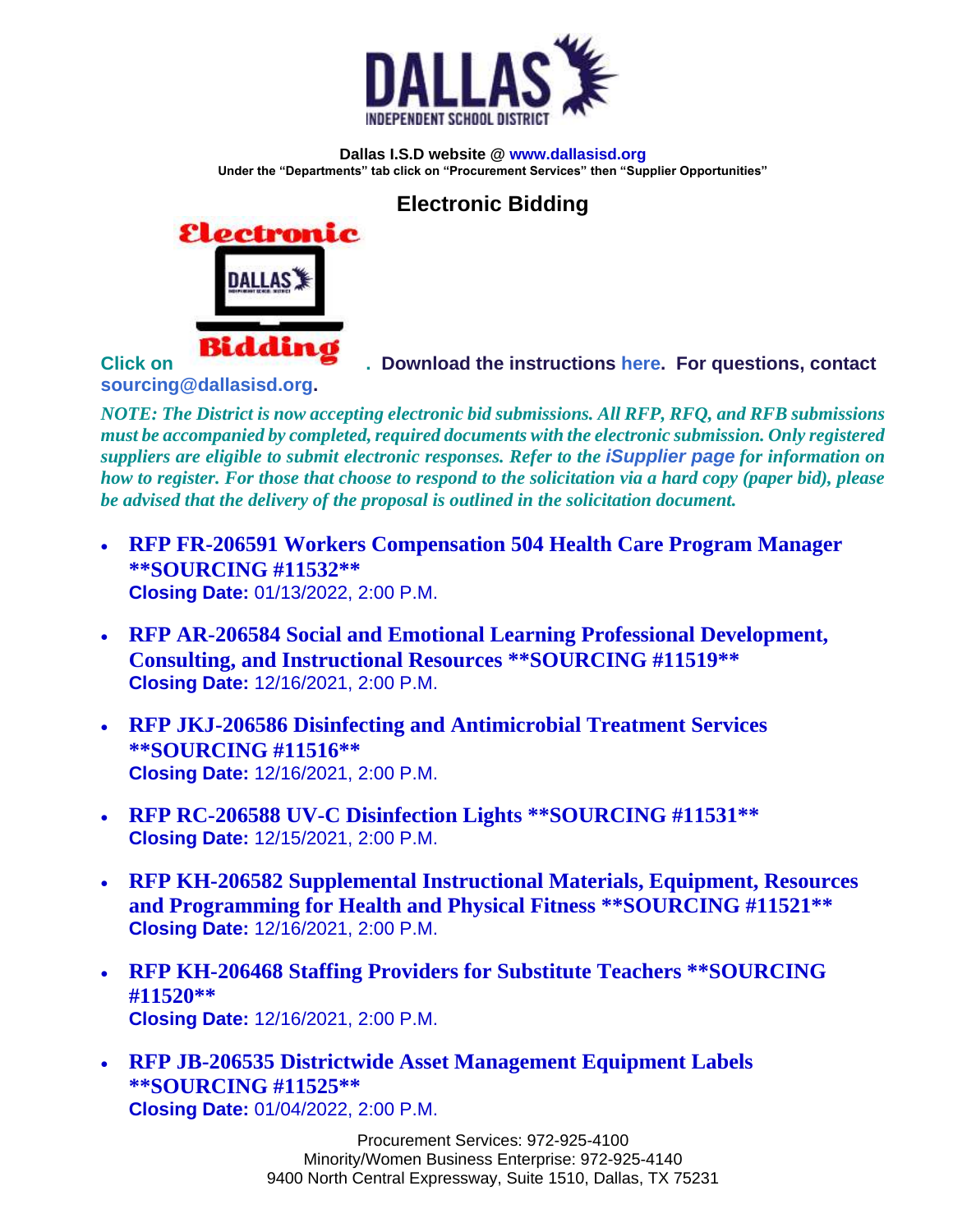

- **[RFP JB-206541 Police Rated Vehicles Including Wraps and Equipment](https://www.dallasisd.org/site/default.aspx?PageType=3&DomainID=143&ModuleInstanceID=110052&ViewID=6446EE88-D30C-497E-9316-3F8874B3E108&RenderLoc=0&FlexDataID=215161&PageID=17251)  [\\*\\*SOURCING #11518\\*\\*](https://www.dallasisd.org/site/default.aspx?PageType=3&DomainID=143&ModuleInstanceID=110052&ViewID=6446EE88-D30C-497E-9316-3F8874B3E108&RenderLoc=0&FlexDataID=215161&PageID=17251) Closing Date:** 12/09/2021, 2:00 P.M.
- **[RFP RC-206549 Plumbing Equipment, Parts and Supplies \\*\\*SOURCING](https://www.dallasisd.org/site/default.aspx?PageType=3&DomainID=143&ModuleInstanceID=110052&ViewID=6446EE88-D30C-497E-9316-3F8874B3E108&RenderLoc=0&FlexDataID=215160&PageID=17251)  [#11507\\*\\*](https://www.dallasisd.org/site/default.aspx?PageType=3&DomainID=143&ModuleInstanceID=110052&ViewID=6446EE88-D30C-497E-9316-3F8874B3E108&RenderLoc=0&FlexDataID=215160&PageID=17251) Closing Date:** 12/09/2021, 2:00 P.M.
- **[RFP RC-206569 Plumbing Services \\*\\*SOURCING #11508\\*\\*](https://www.dallasisd.org/site/default.aspx?PageType=3&DomainID=143&ModuleInstanceID=110052&ViewID=6446EE88-D30C-497E-9316-3F8874B3E108&RenderLoc=0&FlexDataID=215159&PageID=17251) Closing Date:** 12/09/2021, 2:00 P.M.
- **[RFP JKJ-206565 Water Treatment Services \\*\\*SOURCING #11509\\*\\*](https://www.dallasisd.org/site/default.aspx?PageType=3&DomainID=143&ModuleInstanceID=110052&ViewID=6446EE88-D30C-497E-9316-3F8874B3E108&RenderLoc=0&FlexDataID=215158&PageID=17251) Closing Date:** 12/09/2021, 2:00 P.M.
- **[RFP JKJ-206567 Bulk Fuel Services \\*\\*SOURCING #11510\\*\\*](https://www.dallasisd.org/site/default.aspx?PageType=3&DomainID=143&ModuleInstanceID=110052&ViewID=6446EE88-D30C-497E-9316-3F8874B3E108&RenderLoc=0&FlexDataID=215157&PageID=17251) Closing Date:** 12/09/2021, 2:00 P.M.
- **[RFP KH-206581 K-12 Health Education Curriculum Instructional Materials for](https://www.dallasisd.org/site/default.aspx?PageType=3&DomainID=143&ModuleInstanceID=110052&ViewID=6446EE88-D30C-497E-9316-3F8874B3E108&RenderLoc=0&FlexDataID=214499&PageID=17251)  [Teachers and Students and K-12 Physical Education Curriculum Instructional](https://www.dallasisd.org/site/default.aspx?PageType=3&DomainID=143&ModuleInstanceID=110052&ViewID=6446EE88-D30C-497E-9316-3F8874B3E108&RenderLoc=0&FlexDataID=214499&PageID=17251)  [Materials for Teachers \\*\\*SOURCING #11505\\*\\*](https://www.dallasisd.org/site/default.aspx?PageType=3&DomainID=143&ModuleInstanceID=110052&ViewID=6446EE88-D30C-497E-9316-3F8874B3E108&RenderLoc=0&FlexDataID=214499&PageID=17251) Closing Date:** 12/16/2021, 2:00 P.M.
- **[RFP JB-206564 User Experience Insights and Monitoring \\*\\*SOURCING](https://www.dallasisd.org/site/default.aspx?PageType=3&DomainID=143&ModuleInstanceID=110052&ViewID=6446EE88-D30C-497E-9316-3F8874B3E108&RenderLoc=0&FlexDataID=214064&PageID=17251)  [#11499\\*\\*](https://www.dallasisd.org/site/default.aspx?PageType=3&DomainID=143&ModuleInstanceID=110052&ViewID=6446EE88-D30C-497E-9316-3F8874B3E108&RenderLoc=0&FlexDataID=214064&PageID=17251) Closing Date:** 12/01/2021, 2:00 P.M.
- **[RFP RV-206534 Job Posting for Campus Based and Central Staff Positions](https://www.dallasisd.org/site/default.aspx?PageType=3&DomainID=143&ModuleInstanceID=110052&ViewID=6446EE88-D30C-497E-9316-3F8874B3E108&RenderLoc=0&FlexDataID=213067&PageID=17251)  [\\*\\*SOURCING #11487\\*\\*](https://www.dallasisd.org/site/default.aspx?PageType=3&DomainID=143&ModuleInstanceID=110052&ViewID=6446EE88-D30C-497E-9316-3F8874B3E108&RenderLoc=0&FlexDataID=213067&PageID=17251) Closing Date:** 12/02/2021, 2:00 P.M.
- **[RFP RC-206539 Flooring Indoor and Outdoor \\*\\*SOURCING #11485\\*\\*](https://www.dallasisd.org/site/default.aspx?PageType=3&DomainID=143&ModuleInstanceID=110052&ViewID=6446EE88-D30C-497E-9316-3F8874B3E108&RenderLoc=0&FlexDataID=213570&PageID=17251) Closing Date:** 12/02/2021, 2:00 P.M.
- **[RFP LJ-206548 Commercial Truck Refrigeration Unit Repairs, OEM Parts,](https://www.dallasisd.org/site/default.aspx?PageType=3&DomainID=143&ModuleInstanceID=110052&ViewID=6446EE88-D30C-497E-9316-3F8874B3E108&RenderLoc=0&FlexDataID=213571&PageID=17251)  [Hourly Rates & Installation of New Replacement Equipment \\*\\*SOURCING](https://www.dallasisd.org/site/default.aspx?PageType=3&DomainID=143&ModuleInstanceID=110052&ViewID=6446EE88-D30C-497E-9316-3F8874B3E108&RenderLoc=0&FlexDataID=213571&PageID=17251)  [#11493\\*\\*](https://www.dallasisd.org/site/default.aspx?PageType=3&DomainID=143&ModuleInstanceID=110052&ViewID=6446EE88-D30C-497E-9316-3F8874B3E108&RenderLoc=0&FlexDataID=213571&PageID=17251) Closing Date:** 12/02/2021, 2:00 P.M.
- **[RFP JB-206553 Network Cabling and Related Services \\*\\*SOURCING #11494\\*\\*](https://www.dallasisd.org/site/default.aspx?PageType=3&DomainID=143&ModuleInstanceID=110052&ViewID=6446EE88-D30C-497E-9316-3F8874B3E108&RenderLoc=0&FlexDataID=214059&PageID=17251) Closing Date:** 12/03/2021, 2:00 P.M.
- **[RFP JB-206554 Unified Network Access \\*\\*SOURCING #11496\\*\\*](https://www.dallasisd.org/site/default.aspx?PageType=3&DomainID=143&ModuleInstanceID=110052&ViewID=6446EE88-D30C-497E-9316-3F8874B3E108&RenderLoc=0&FlexDataID=214061&PageID=17251) Closing Date:** 12/08/2021, 2:00 P.M.